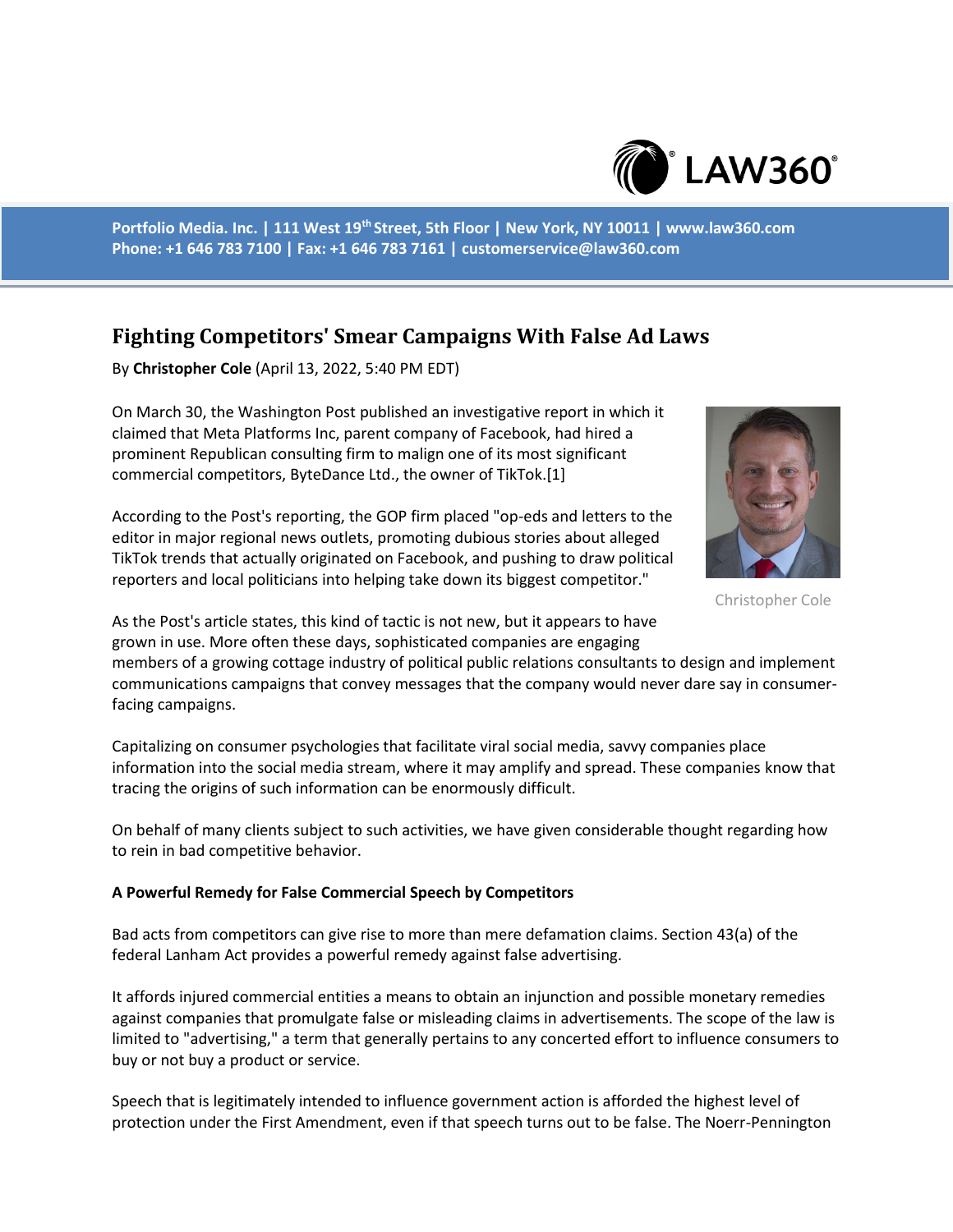doctrine was designed to permit candid, and even factually incorrect, arguments to be made to courts, executive agencies and legislators if they are intended to influence government decision making.

However, there is an exception from Noerr-Pennington protection relating to so-called sham petitioning, including intentional falsehoods in other media.

There is a well-developed body of case law addressing the distinction between so-called commercial speech and political speech. The former enjoys a lower degree of protection, and under various federal and state laws may be subject to prior restraint if the decision maker  $-$  such as a court or an agency  $$ is convinced that restricting the speech is narrowly tailored to the goals of preventing consumer harm, such as in the case of enjoining false advertising.

The Lanham Act works in exactly this way. If a plaintiff can demonstrate that a competitor is making false or misleading statements in commercial advertising, and those false statements are likely to cause commercial injury, it may be able to obtain an injunction — and also, in certain cases, monetary redress, such as disgorgement of profits, lost sales and even the costs of corrective advertising. While rare, courts can even treble damages.

Also available are a panoply of state "unfair and deceptive acts and practices" laws, most of which mirror the remedies and elements of proof under the Lanham Act. Such laws may even be additive, in the sense that they make available potential punitive damages.

Finally, state common laws typically include torts of commercial disparagement and defamation. These are also powerful remedies, but can generally be harder to prove, given the wide latitude with which courts often afford speakers on matters of public concern. Also, the showing of harm must typically be quite rigorous, which can be difficult in the case of advertising injury.

The whole point of a speedy remedy under the Lanham Act is to prevent such harm from occurring in the first place. The act even includes the concept of presumed harm with respect to literally false statements.

Nevertheless, the defamation and disparagement causes of action may provide a remedy even as to statements that are not characterized as advertisements.

## **Implications for Companies Being Targeted by Underground Smear Campaigns**

It is becoming more common for competitors to engage political consultants to coordinate social media and whisper campaigns against their competitors' interests. Often, this is done to influence an agency or legislative decision in favor of the agitator.

That kind of activity, if it stops there, can be very hard to prevent, as it falls within the Noerr-Pennington rubric. However, the communications can, if widespread and false, rise to the level of actionable advertising, or even defamation.

Gathering evidence can be as simple as screen-capturing social media posts. However, forensic analysis may also be required to chase disinformation to its source. Additionally, there are emerging techniques to measure the reach and influence of such campaigns.

Evidence collection can also include investigation of op-eds and other written materials in support of the